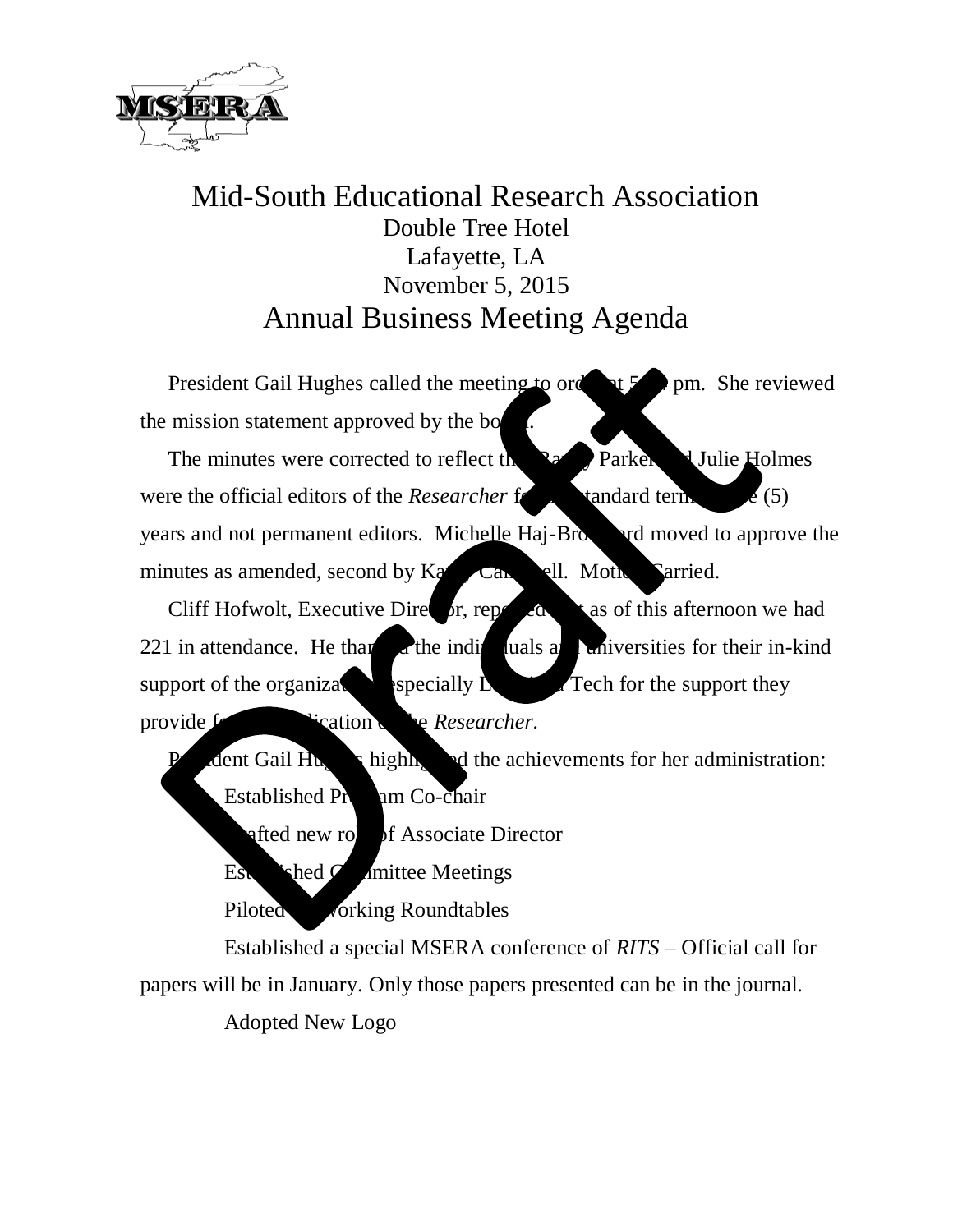

Thank board: officers, state reps, at-large reps, graduate reps, mentors, webmaster, committee chairs Plaques to outgoing chairs, other board members Outstanding Paper Awards – Dustin Hebert Herbert Handley Outstanding Dissertation – James Bridgeforth James McLean Outstanding Paper – Suzanne Franc Distinguished Awards – Gail Hughes Harry L. Bowman Service Award –  $\bullet$  Nell Luster Walter Mathews Historical Contribution Award – Randy Distinguished Dissertation Award – James Bridgeforth Distinguished Award – Suzanne Franco Thank you to outgoing board members Ava Pugh 2015 RIP Award Acknowledged Bob busdan as the foundation  $\mathcal{L}$  r of the MSERA Foundation Board. A<sub>r</sub> interved the Foundation Board Members - Get a list of board members<sup>'</sup> Awards:  $\in$  Algallo – Jennik Sanders *AS* State Kathryn  $\sigma$ Justina Agado – Alabama John Coleman – not attending Elizabeth Eubanks – Alabama Lashana Stovall – Louisiana Jane Pableco – Louisiana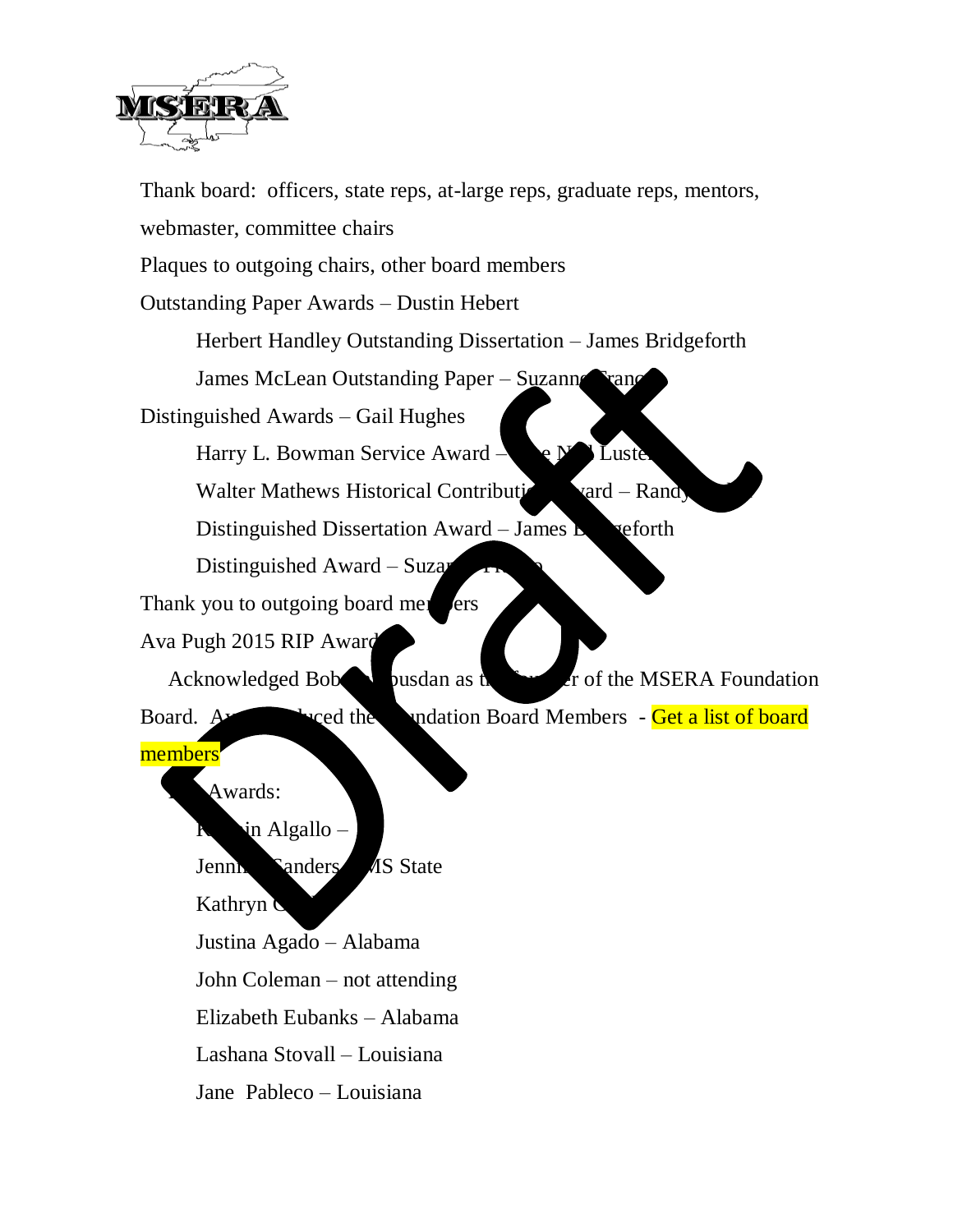

Amy Thompson – Arkansas Tammy Hayes Tennessee not attending Lashrinda Thompson not attending Whenshen Hu – Tennessee Ricahrd Heyman – Tennessee not attending Angelical Trostrop - Tennessee

Nominations for MSERA Officers – Kath

Call for Nominations from the floor:

At Large Director Nominations from the floor

Abraham Andero nominated by  $R_{\text{max}}$  Parker

Debbie Dailey nominated by Rochelle last name

Graduate Student Rep nom**ing from the floor** 

Kacia Gallo **Mississippi State Nominated by David Morse**,

**Faunders Syssissippi State by Michielel Haj-Broussard** 

Amy Thom by University of Central Arkansas nominated by Sara

 $Ar<sub>3</sub>$ 

 $LEA/SE$  ominations for the floor

Ni'Shaw Sovalle minated by Suzanna Craig second by Michelle Ha<sub>js</sub> assard LEA/SDE Rep

President Elect - Rebecca Robichaux-Davis moved that Franz Reneau be elected President Elect by acclimation second by Michelle Haj-Broussard Jane Nell moved that nominations be closed.

The following were elected:

At-Large Directors